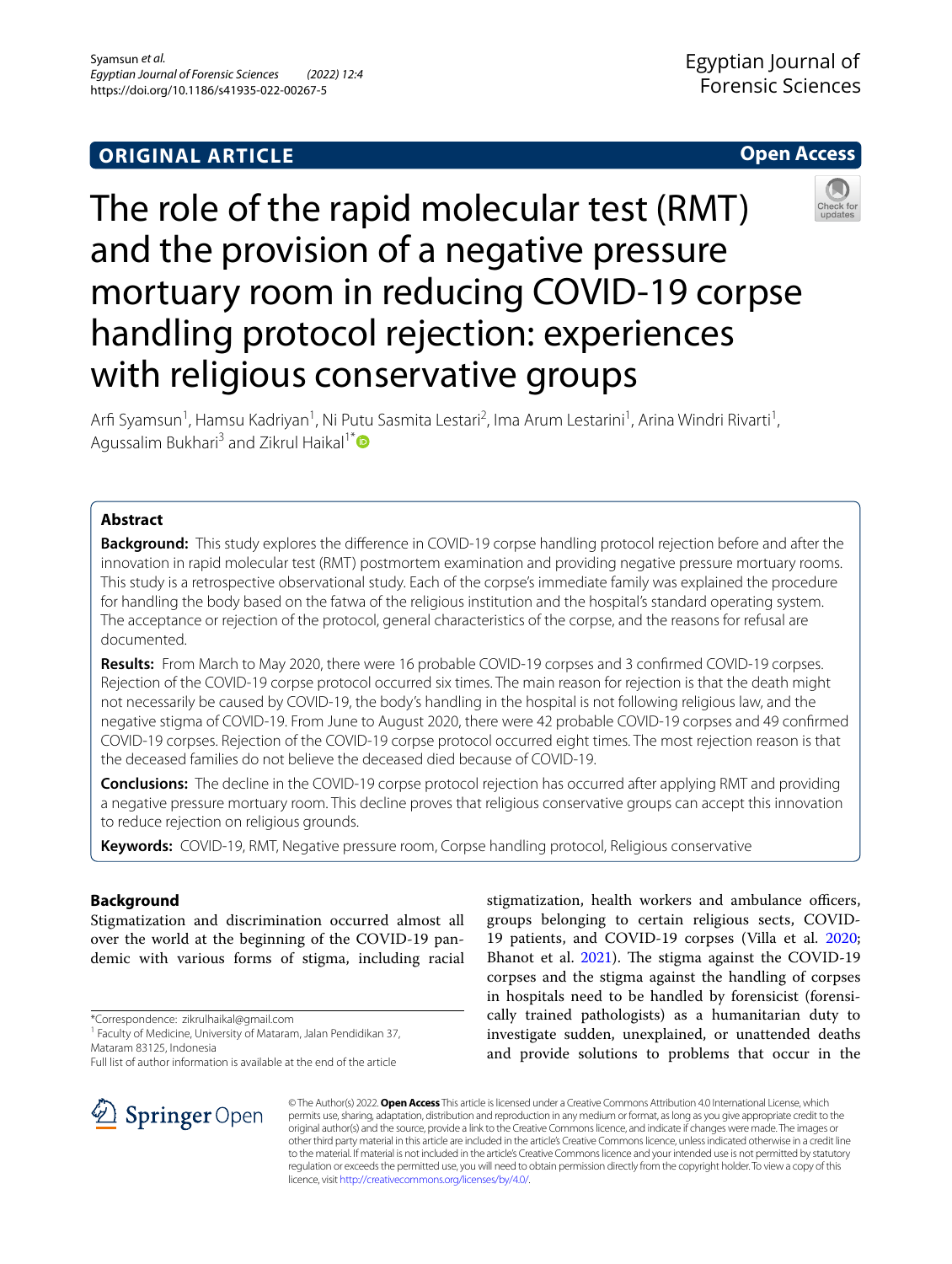process of corpse handling (Kementerian Kesehatan [2020](#page-4-2); Mucheleng'anga and Himwaze [2020;](#page-4-3) Moretti et al. [2021](#page-4-4)). Appropriate stigma mitigation strategies in dealing with pandemics are critical to prevent the worsening of overall health risks and prevent social marginalization (Gronholm et al. [2021](#page-4-5)).

Stigma against COVID-19 corpses in Indonesia at the beginning of the pandemic consisted of three things: refusal to bury corpses in public cemeteries for fear of transmitting the virus, forced retrieval of corpses due to the corpse status was still suspected or probable and rejection of a COVID-19 diagnosis, the refusal of ritual burial of corpses in hospitals because the family of the corpse thinks the officers do not understand the procedures for religious funeral rituals (Sullivan [2020;](#page-4-6) Karmini and Milko [2020](#page-4-7)), and the lack of mortuary facilities (Win-dasari et al. [2020](#page-4-8)). The Indonesian government's response is more focused on handling COVID-19 patients, but the government has less attention on handling COVID-19 corpses (Djalante et al. [2020](#page-4-9)). The response to handling corpses is not balanced with the fulfllment of adequate mortuary facilities, especially negative pressure mortuary room facilities, so that forensicist can perform infectious corpse handling, clinical autopsies, and embalming, especially in the Muslim and Hindu communities. Therefore, it is necessary to advocate for the government and hospital leaders.

The protocol of COVID-19 corpses will be more easily accepted if the status of the COVID-19 corpses is immediately confrmed and the common religious rituals for corpse handling can be accommodated (Baller et al. [2020](#page-3-0); Kementerian Kesehatan [2020](#page-4-2)). RMT can be considered an alternative RT-PCR to confrm COVID-19 corpses because it can confrm COVID-19 more rapidly and has the same accuracy as RT-PCR in detecting viral nucleic acids. Furthermore, the negative pressure mortuary room aims to maintain the air pressure inside the room to be more negative than outside the room, lowers air escape to the surrounding area, and increases the air change rate. It will reduce the risk of viral transmission (Balocco and Lio [2011](#page-4-10)). In contrast to positive pressure rooms, which only prevent the transmission of viruses indoors, the air inside is always forced to flow out from the room to the surrounding environment by maintaining higher air pressure in the room. A negative pressure room system that maintains negative air pressure in the room provides protection from virus transmission to health workers, patients, and visitors in the surrounding environment. In addition, the air inside the room will also be taken out through a fltration system accompanied by ultraviolet radiation, which is able to sterilize and reduce microbes, including viruses. It helps protect health workers and their families when doing COVID-19 corpse handling (Al-Benna [2021](#page-3-1)). Thus, routine handling of the corpse such as bathing, wrapping in cloth, plastic, bags, coffins, and prayer rituals can be carried out properly (Baller et al. [2020\)](#page-3-0). In the end, it can reduce the forced retrieval of COVID-19 bodies by the family (Anonim [2020](#page-3-2); Wardhana [2020](#page-4-11)). This study aims to conduct a qualitative analysis of the efects of RMT postmortem and preparation of negative pressure rooms for COVID-19-positive corpses on the change of COVID-19 corpse handling protocol rejection.

## **Methods**

This research is a retrospective observational study carried out from 25 March 2020 to 31 August 2020 at the Mataram City Regional Hospital, six other private hospitals, and ten health centers in Mataram. The number of samples collected was 110 corpses in which the closest family to the corpse had given approval or rejection of the procedures for handling the COVID-19-positive corpses.

The period March 2020 to May 2020 is the first 3-month interval period, and the period June 2020 to August 2020 is the second 3-month interval period. Postmortem swab taking, RMT postmortem, and provision of a negative pressure mortuary room began in the second 3-month interval. Data on rejection and acceptance of COVID-19 corpse handling protocols before and after postmortem swab, postmortem RMT, and applying negative pressure mortuary room will be compared.

Each of the closest relatives of probable and confrmed COVID-19 corpses is given an explanation of the procedure for handling the corpse based on the fatwa of a religious institution and standard hospital operating procedures. Acceptance or rejection of the protocol is done in writing. The conservative religious status is assessed based on the reasons for rejection, both verbally and in writing, as outlined in the COVID-19 protocol rejection form. This research has been approved by the Faculty of Medicine research ethics committee, the University of Mataram, with approval letter No. 41/UN18. F7/ETIK/2021. Statistical analysis was performed using the chi-square test with a signifcance level of 0.05.

## **Results**

One hundred ten corpses were obtained, consisting of 52 (47.27%) confrmed COVID-19 corpses and 58 (52.72%) probable COVID-19 corpses. Postmortem swabs and RMT were undertaken on 33 (56.89%) probable COVID-19 corpses. The status of the COVID-19 corpses can be seen in Table [1](#page-2-0).

Based on the status of rejection of the protocol for handling the COVID-19 corpse in the frst 3-month interval, it shows that 6 (5.45%) families of the deceased still reject the protocol, 7 (6.36%) families accept the protocol, and 6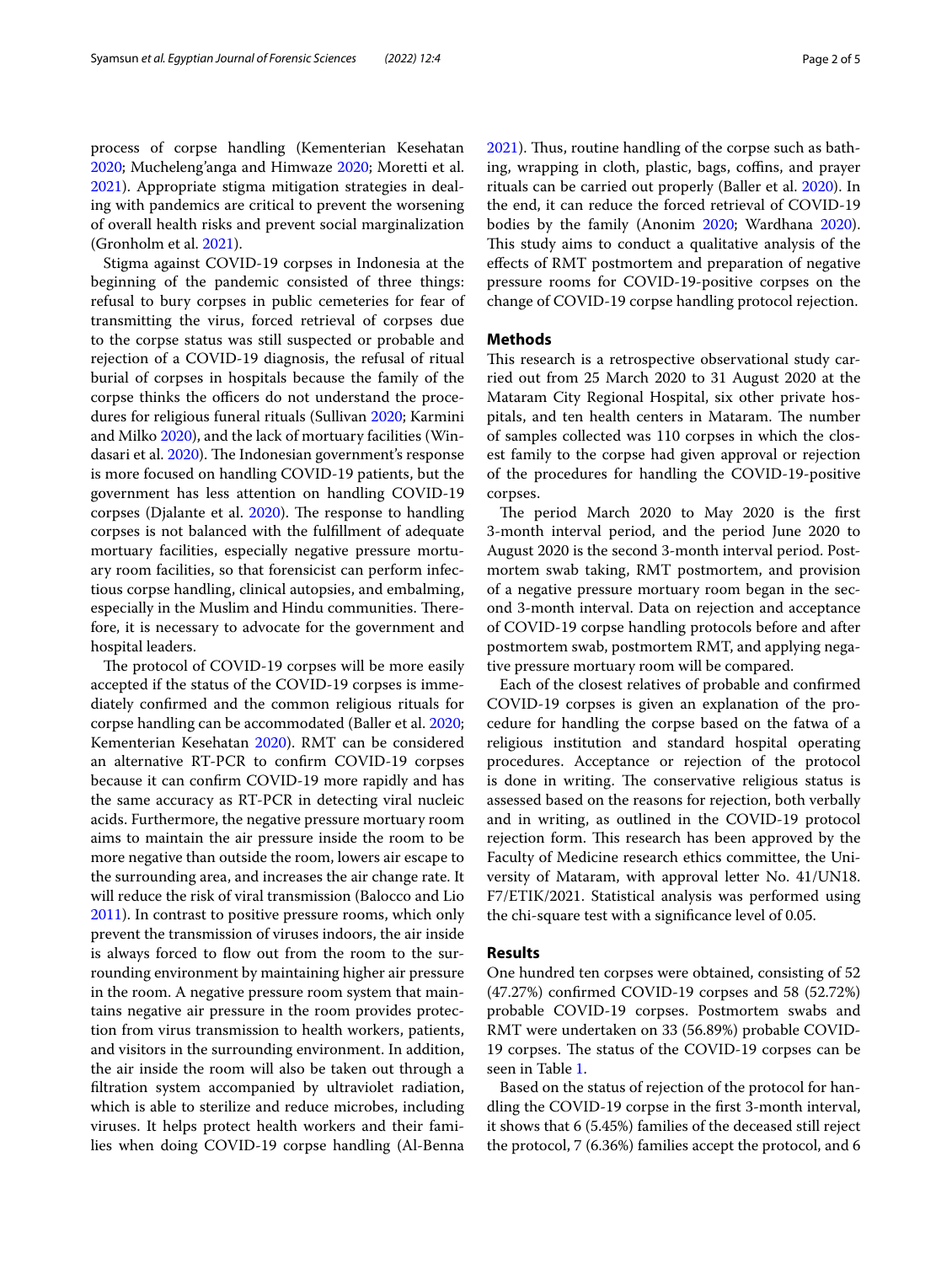## <span id="page-2-0"></span>**Table 1** The status of the COVID-19 corpses

| <b>Corpses status</b> | Period                        |                               | Total       |
|-----------------------|-------------------------------|-------------------------------|-------------|
|                       | 25 March 2020-<br>31 May 2020 | 1 June 2020-31<br>August 2020 |             |
| Probable              | 16 (14.54%)                   | 42 (38.18%)                   | 58 (52.72%) |
| Confirmed             | $3(2.72\%)$                   | 49 (44.54%)                   | 52 (47.27%) |

<span id="page-2-1"></span>**Table 2** Family's decision on COVID-19 corpse handling protocol

| Family's<br>decision<br>on COVID-<br>19 corpse<br>handling<br>protocol | Period                          |                                   |          | <b>Total Significance</b> |
|------------------------------------------------------------------------|---------------------------------|-----------------------------------|----------|---------------------------|
|                                                                        | 25 March<br>2020-31 May<br>2020 | 1 June 2020-<br>31 August<br>2020 |          |                           |
| Reject<br>Accept                                                       | 6(5.45%)<br>13 (11.81%)         | 8 (7.27%)<br>83 (75.45%)          | 14<br>96 | $P = 0.015$               |

(5.45%) families accepted the protocol after negotiations with the hospital and security forces. Furthermore, in the second 3-month interval, 8 (7.27%) families continued to reject the protocol, 72 (65.45%) families accepted the protocol, and 11 (10%) families accepted after negotiations (Table [2](#page-2-1)).

In the frst 3-month interval, there were two rejections due to three reasons, including the family did not believe that COVID-19 caused the deceased death, the family considered the hospital morgue facilities to be inadequate for handling the corpse, and the family worried about the negative stigma of the corpse of COVID-19. In addition, there were also four rejections for two reasons: the family considered the hospital morgue facilities to be inadequate and worried about the negative stigma of COVID-19. Meanwhile, in the second 3-month interval, the family did not believe that the COVID-19 caused the deceased death is the rejection reason found in six cases.

# **Discussion**

The number of probable COVID-19 cases in the first 3-month interval was 16 (84.21%) from 19 corpses. This delay in diagnosis is because the hospital does not yet have a PCR or RMT device. It has to send nasopharyngeal or oropharyngeal swab samples to other cities such as Jakarta, where the RT-PCR results have only been out for about 7 days or more. Meanwhile, in the second 3-month interval, the number of probable COVID-19 cases who died was 42 (46.15%) of the 91 corpses. During this period, the hospital had PCR and RMT machines to obtain a diagnosis of COVID-19 immediately. The high number of probable cases is probably caused by the people who have brought the patient to the hospital if their condition is severe or critical. Hence, their status is still probable until the patient dies.

Examination of nasopharyngeal swab or oropharyngeal swab specimens using RT-PCR and RMT aims to improve the ability to diagnose COVID-19 (Afzal [2020](#page-3-3); Anonim [2021](#page-3-4)). The RT-PCR test had limitations, including the fastest test results were known after 24 h, and running PCR was carried out after the minimum sample size had been met to save on the reagents use and other consumables. On the other hand, RMT has several advantages, namely (1) the same accuracy as RT-PCR in detecting viral nucleic acids, (2) test results can be obtained 1–2 h, and (3) this equipment is available in many districts/cities in Indonesia, which has been used in tuberculosis diagnostic examination programs so far (FDA [2020](#page-4-12); GeneXpert [2021](#page-4-13); Anonim [2021](#page-3-4)).

The COVID-19-positive corpses need to be carried out by postmortem swabs for social reasons, even though the postmortem swab is not required in the COVID-19 corpse handling protocol. The social reason is to make the status of the corpse clearer so that the family can accept the protocol for handling infectious bodies. Therefore, the RMT result can become a tool for negotiation when handling the COVID-19 corpse is needed. Then, the forcible removal of the COVID-19-positive corpse by the family can be avoided.

In this study, there were several reasons for refusal to handle the COVID-19 corpse in the frst 3-month interval, namely the family did not believe that the deceased died because of COVID-19, the COVID-19 corpse handling protocol was not in accordance with religious law, and the negative stigma of the COVID-19-positive corpse was in the form of fear of being shunned by neighbors and family. The religious reasons are the basis for the rejection of the COVID-19 corpse handling protocol. In conservative religious communities, the new legal provisions related to handling infectious corpses are difficult to accept, causing social confict between the community and the hospital. The conflict that cannot be handled will result in the forcible removal of the COVID-19-positive corpse.

The reason for refusing COVID-19 corpse handling in the second three-month interval is the family's distrust of the diagnosis of COVID-19. This is most likely influenced by fake news or hoaxes spread around the COVID-19 outbreak, such as the COVID-19 conspiracy theory and the allegation that the COVID-19 examination and corpse handling is only for the beneft of the hospital business. This negative prejudice has caused distrust in the diagnosis of COVID-19.

According to Hinduism, death is a series of transition processes to another life (reincarnation). A ritual of respect is needed so that the soul (atman) achieves a new,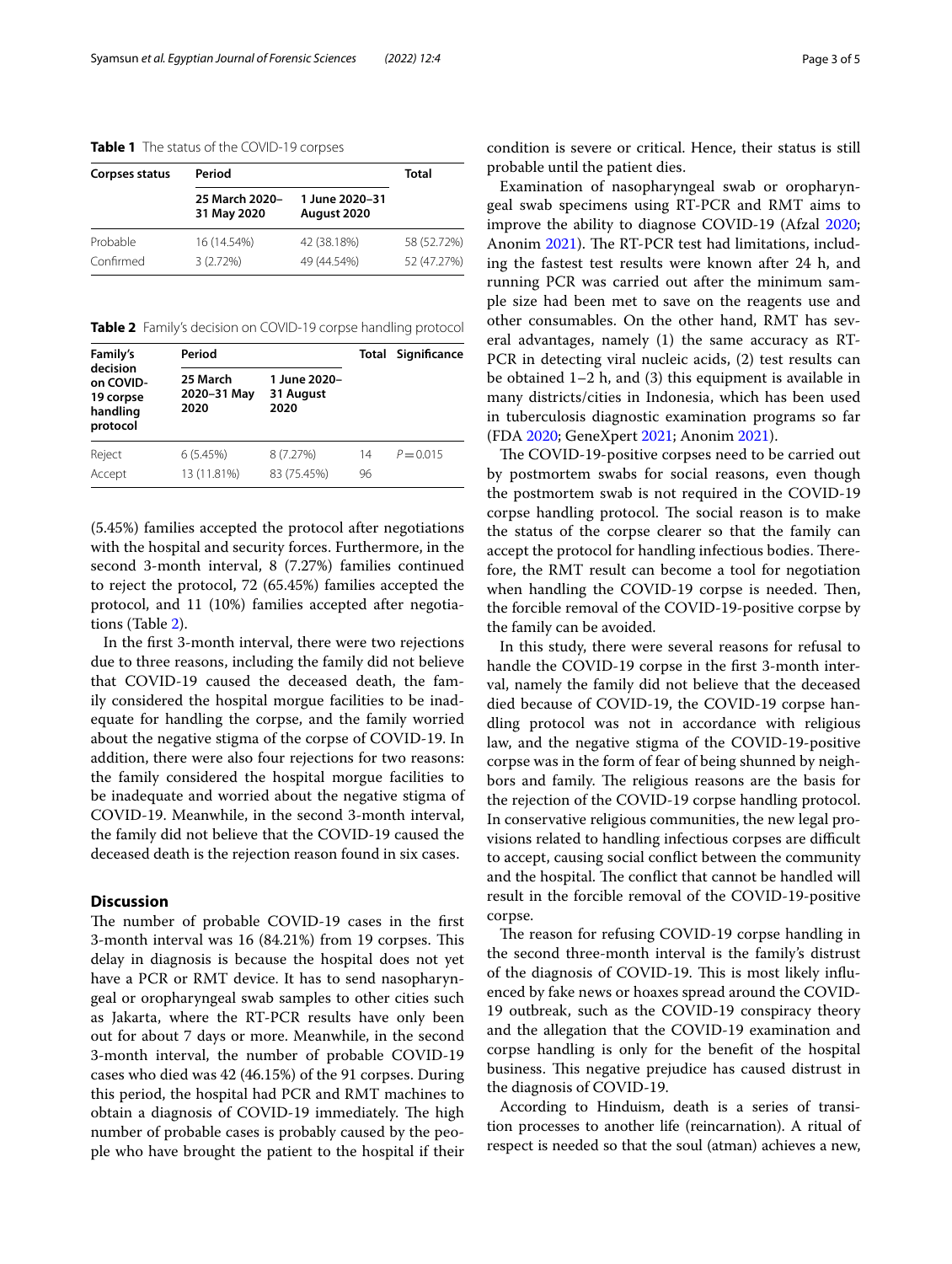better life. There are differences in Hindu religious rituals in India, which are divided into 15 regions. Therefore, it is crucial to assess variations in practices and death beliefs among different groups (Gupta  $2011$ ). The majority of Hindu sects in Indonesia are Balinese Hindus. However, the religious philosophy is the same as in India, such as reincarnation, karma, dharma, ahimsa, atman, and moksha (McDaniel [2010;](#page-4-15) Yoga Segara [2018](#page-4-16)). However, in the practice of religious rituals, there are some diferences. One of the diferences in the funeral rituals for the corpses of Hindus in Indonesia is that the cremation process/burial must wait for a good day according to the instructions of Hindu religious leaders (pedanda). Sometimes, the process of waiting for the auspicious day takes up to a month or even more, especially since the corpse is a religious fgure or community figure. Thus, embalming is a must so that the body remains intact until the day of the funeral.

The embalming process is not recommended according to the WHO protocol, but if it has to be done in forensic cases, it must be done in a negative pressure room (Kementerian Kesehatan [2020](#page-4-2); WHO [2020](#page-4-17)). Unfortunately, most morgues in Indonesia do not own this facility, including hospitals in Lombok, Indonesia. This facility is only available in the isolation treatment room for COVID-19 patients.

Funeral rituals for adherents of Islam are bathing, wearing the shroud, praying the body, and delivering the funeral as soon as possible after death (Sarhill et al. [2001](#page-4-18); Gatrad and Sheikh [2002\)](#page-4-19). Local elements included in the ritual are bathing the corpse carried out by the closest family accompanied by religious leaders who are usually old to lead prayers, fowing clean water to clean all dirt, both on the surface of the body and dirt in the body such as feces, urine, and phlegm by pressing stomach and chest, and the use of a white shroud without plastic; the funeral does not use a coffin, and the cheeks of the corpse rest on the ground.

The ritual is prohibited in the COVID-19 protocol because it can cause virus transmission to officers and families who carry out the ritual (Kementerian Kesehatan [2020;](#page-4-2) WHO [2020](#page-4-17)). However, if it is carried out in a negative pressure room and complete PPE, the entire series of bathing and the use of the shroud can be carried out. This innovation is an acceptable alternative for most religious conservative groups.

# **Conclusions**

Taking postmortem swabs, examining RMT, providing negative pressure mortuary rooms in hospitals, and involving families in corpse handling are alternatives that most conservative religious groups can accept, thereby reducing the number of cases of the forcible removal of COVID-19-positive corpses.

#### **Abbreviations**

RMT: Rapid molecular test; ARI: Acute respiratory infection; WHO: World Health Organization; PCR: Polymerase chain reaction; RT-PCR: Real-time polymerase chain reaction.

#### **Acknowledgements**

The authors thank to the Director of Mataram City Hospital, Director of RISA Hospital, Director of Harapan Keluarga Hospital, Director of Siti Hajar Islam Hospital, Director of Siloam Hospital, Director of St Antonius Hospital, Head of Public Health Centre (PUSKESMAS) of Mataram, Cakranegara, Ampenan, Selaparang, and Karang Pule, and all parties who helped this research for their roles in supporting this study.

#### **Authors' contributions**

AS, HK, NPSL, and IAL conceived and designed the study, conducted the research, provided the research materials, and collected and organized data, with substantial contributions. AS and AWR analyzed and interpreted the data. AS, AWR, HK, and ZH wrote the initial and fnal drafts of this article and provided logistical support. AB provides technical advice. All authors have critically reviewed and approved the fnal draft and are responsible for the content and similarity index of the manuscript.

#### **Funding**

This research did not receive any specifc grant from funding agencies in the public, commercial, or not-for-proft sectors.

#### **Availability of data and materials**

The datasets used and/or analyzed during the current study are available from the corresponding author on reasonable request.

## **Declarations**

#### **Ethics approval and consent to participate**

This study was approved by the research ethics committee of the Faculty of Medicine, University of Mataram, No. 41/UN18.F7/ETIK/2021, date: February 26, 2021, and written informed consent was obtained from the patient.

## **Consent for publication**

Not applicable.

#### **Competing interests**

The authors have no competing interest to declare.

#### **Author details**

<sup>1</sup> Faculty of Medicine, University of Mataram, Jalan Pendidikan 37, Mataram 83125, Indonesia. <sup>2</sup> Mataram City General Hospital, Mataram, Indonesia.<br><sup>3</sup> Faculty of Medicine. Has anuddin University, Makassar, Indonesia. <sup>3</sup> Faculty of Medicine, Hasanuddin University, Makassar, Indonesia.

## Received: 2 June 2021 Accepted: 12 January 2022 Published online: 17 January 2022

#### **References**

- <span id="page-3-3"></span>Afzal A (2020) Molecular diagnostic technologies for COVID-19: limitations and challenges. J Adv Res 26:149–159. [https://doi.org/10.1016/j.jare.2020.08.](https://doi.org/10.1016/j.jare.2020.08.002)  $002$
- <span id="page-3-1"></span>Al-Benna S (2021) Negative pressure rooms and COVID-19. J Perioper Pract 31:18–23. <https://doi.org/10.1177/1750458920949453>
- <span id="page-3-2"></span>Anonim (2020) Corpses kidnapped in Indonesia as traditions clash with virus protocol. In: Deccan Chronicle. [https://www.deccanchronicle.com/world/](https://www.deccanchronicle.com/world/asia/090720/corpses-kidnapped-in-indonesia-as-traditions-clash-with-virus-protocol.html) [asia/090720/corpses-kidnapped-in-indonesia-as-traditions-clash-with](https://www.deccanchronicle.com/world/asia/090720/corpses-kidnapped-in-indonesia-as-traditions-clash-with-virus-protocol.html)[virus-protocol.html.](https://www.deccanchronicle.com/world/asia/090720/corpses-kidnapped-in-indonesia-as-traditions-clash-with-virus-protocol.html) Accessed 25 May 2021
- <span id="page-3-4"></span>Anonim (2021) Mesin TCM- TB untuk COVID-19 Sudah Bisa Digunakan (Bahasa) [RMT-TB Machine for COVID-19 Now Available]. In: Sehat Negeriku Sehat Bangsaku. [https://sehatnegeriku.kemkes.go.id/baca/](https://sehatnegeriku.kemkes.go.id/baca/umum/20200504/5333823/mesin-tcm-tb-covid-19-sudah-digunakan/) [umum/20200504/5333823/mesin-tcm-tb-covid-19-sudah-digunakan/.](https://sehatnegeriku.kemkes.go.id/baca/umum/20200504/5333823/mesin-tcm-tb-covid-19-sudah-digunakan/) Accessed 26 May 2021
- <span id="page-3-0"></span>Baller A, Coninx R, Eamer G, et al (2020) COVID-19 interim guidance for the management of the dead in humanitarian settings